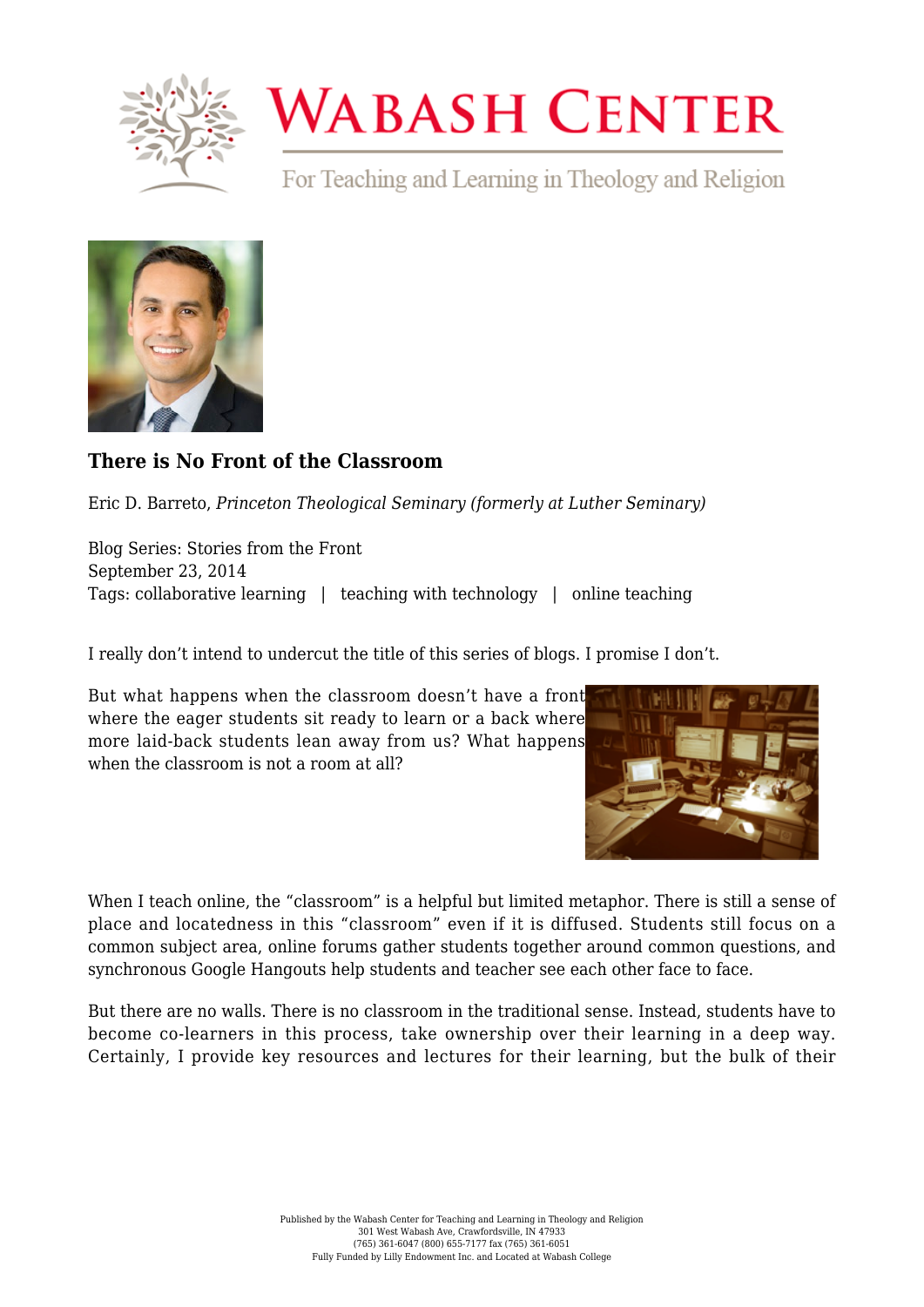understanding grows, not as they sit at my feet but in their implementation and reconfiguring of that which I've taught and they have taken up.

And because of that, online pedagogies require some radical rethinking.

After all, so much of our teaching is imitative. We rely on models of excellent teachers who have shaped us. But how many of us had models of effective online teaching?



Photo Credit: "an old piece of history" by wader, https://flic.kr/p/2WYA2

The temptation, of course, is to import our residential course into an online format. Record a series of lectures, assign readings, and require comprehensive writing assignments. There is a limit to the effectiveness of such teaching in a new medium. Initially, we are not leveraging the capabilities of this form of instruction. But more importantly, we miss an opportunity to rethink and revise our core assumptions about teaching and learning.

Think about it this way. My daughter's elementary school recently announced plans to distribute iPads to every student. Yes, we have come a long, long way from the Apple IIe on which I played "Oregon Trail" and "Number Munchers" using literally "floppy" disks. (Look it up, kids!)

In order to train teachers with this new educational tool, the school district pointed to four different ways teachers can use technology in the classroom ([aka the SAMR Model](https://sites.google.com/a/msad60.org/technology-is-learning/samr-model)).

- $\bullet$  Substitution: Completing activities the teacher previously accomplished in the classroom using technology. Basically, a one-to-one trade.
- Augmentation: Completing previously accomplished classroom assignments but with some "functional" advantage the technology allows. Such as automatic grading of quizzes.
- Modification: Shifting the production of assignments in a more significant sense by adding an enhanced component made possible by new technologies. Perhaps adding an audio or visual component to a writing assignment.
- Redefinition: Transforming the assignments. That is, the technology allows the completion of assignments in a way and form that was previously impossible. This is where truly innovative pedagogies take off.

Without rethinking our pedagogies, online learning does not go far beyond the first two categories. But what might it look like to take this new medium as an entirely different platform for education. What if we were to leverage the fact that there is no classroom, that